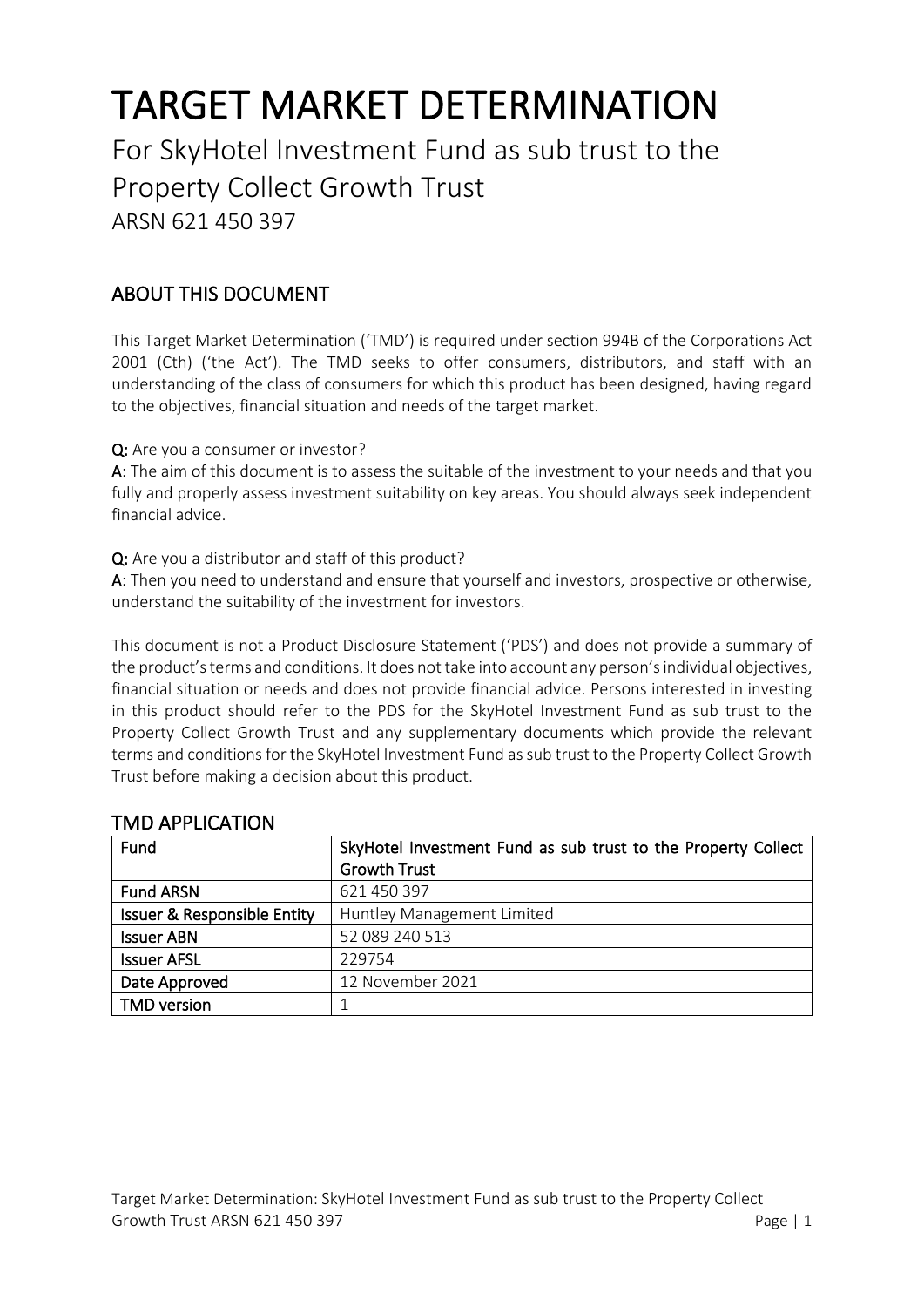## TARGET MARKET SUMMARY

This product is likely to be appropriate for a consumer seeking quarterly income and capital preservation to be used as a small allocation of their portfolio where the consumer has a medium to long term investment time frame, a medium risk/return profile and does not need immediate access to capital. The following matrix illustrates the considerations for determining whether you or your client are in the target market for this product. You should read the section TMD Indicator Key in full.

| <b>Suitability Criterion</b> | <b>Note</b>   | In target market   | <b>Potentially in</b><br>target market | Not considered in<br>target market |
|------------------------------|---------------|--------------------|----------------------------------------|------------------------------------|
| Consumer's investment        | $\mathbf{1}$  | To achieve capital | To achieve                             | To have guaranteed                 |
| objective                    |               | growth and/or      | capital                                | capital                            |
|                              |               | income             | preservation                           |                                    |
|                              |               | preservation       |                                        |                                    |
| Consumer's % of              | $\mathcal{P}$ | Satellite/small    | <b>Core Component</b>                  | Solution/Standalone                |
| Investable Assets            |               | allocation (<25%)  | $(25 - 75%)$                           | $(75-100%)$                        |
|                              |               |                    |                                        |                                    |
| Consumer's investment        | 3             | Long $(> 5$ years) | Medium $(> 2)$                         | Short $(2 years)$                  |
| timeframe                    |               |                    | years)                                 |                                    |
| Consumer's Risk and          | 4             | High to very high  | Medium                                 | Low                                |
| Return profile               |               |                    |                                        |                                    |
| Consumer's need to           | 5             | No need within     | Annually or                            | Daily, weekly,                     |
| withdraw money               |               | investment term    | longer                                 | monthly, quarterly                 |

#### Product Suitability Matrix

#### Explanatory Notes

Note  $1$  – In the event an investor requires a guaranteed return of capital, they should not invest in this product. If they are seeking prospective capital growth, they are in the target market for this product.

Note 2 – An investor should not commit more than 75% of their total Investable Assets into this product to be in the target market for this product, with 25% or less being ideal.

Note  $3 - An$  investor requiring an investment timeframe of less than 2 years would not be in the target market for this product and ideally should allow a timeframe of 6 years. However, there is no restriction on selling or transferring SkyHotel Investment Fund units within the proposed 6 year timeframe of the investment.

Note 4 – An investor requiring no risk of capital return and no risk of income return should not invest in this product. This investment is in a single real estate asset with a single tenant as Lessee, in a regional area of Queensland, and hence is considered in a high-risk profile compared to an investment in a spread of assets with a spread of tenants.

Note 5 – In the event an investor requires access to their investment for withdrawal purposes on a daily, weekly, monthly, or annual basis they should not invest in this product. However, there is no restriction on selling or transferring SkyHotel Investment Fund units within the proposed 6 year timeframe of the investment.

Target Market Determination: SkyHotel Investment Fund as sub trust to the Property Collect Growth Trust ARSN 621 450 397 Page | 2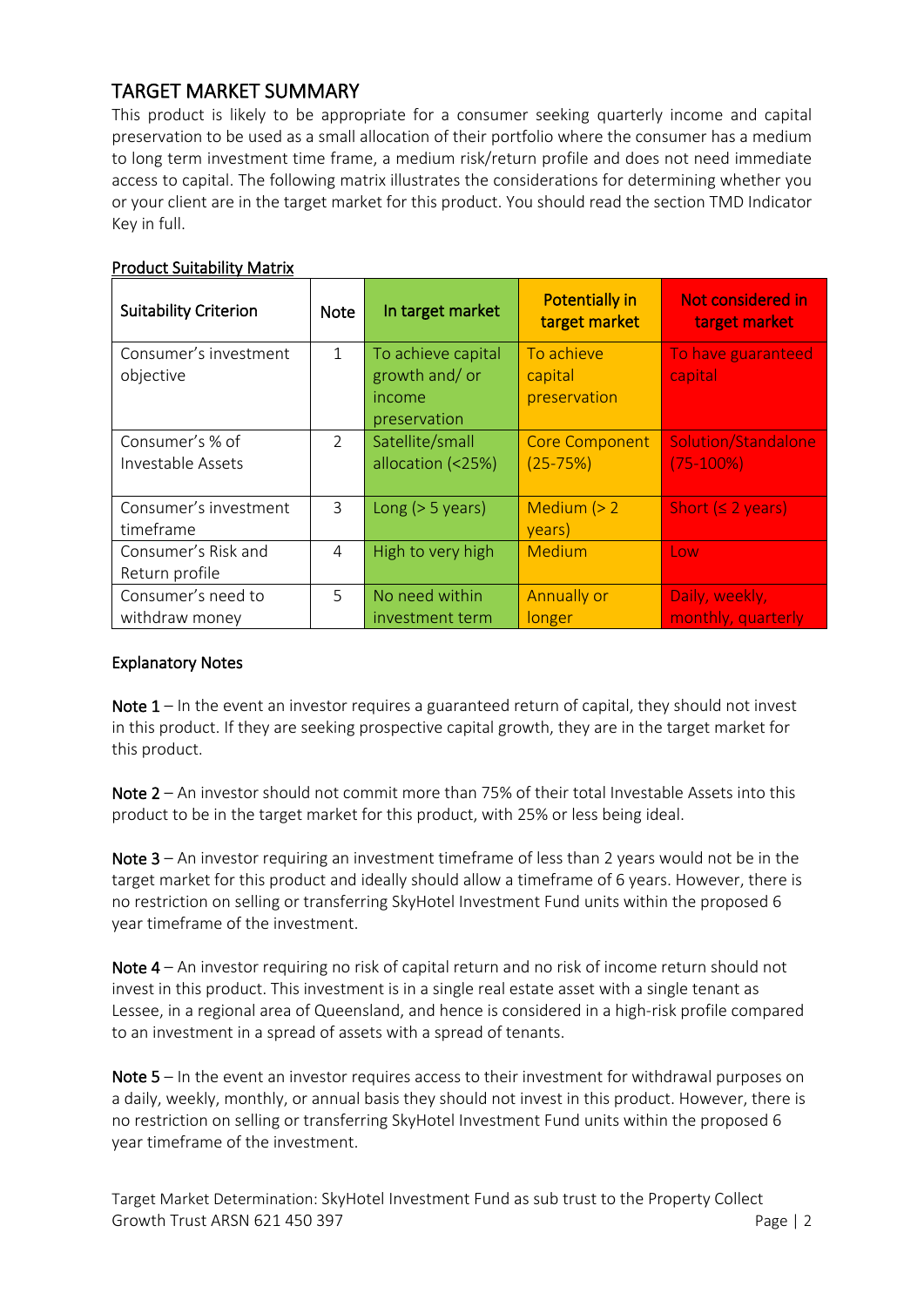# DESCRIPTION OF TARGET MARKET

Note: This section is required under section 994B(5)(b) of the Act.

#### TMD Indicator Key

The Consumer Attributes for which the product is likely to be appropriate have been assessed using a red/amber/green rating methodology with appropriate colour coding:

| In target market | Potentially in target market | Not considered in target market |
|------------------|------------------------------|---------------------------------|
|                  |                              |                                 |

Consumers are unlikely to be within the target market for this product if:

- one or more of their Consumer Attributes correspond to a red rating; or
- three or more of their Consumer Attributes correspond to an amber rating.

| <b>Consumer Attributes</b>      | <b>TMD Indicator</b>            | <b>Product Description Including</b><br><b>Key Attributes</b>                                                                                                                                                      |
|---------------------------------|---------------------------------|--------------------------------------------------------------------------------------------------------------------------------------------------------------------------------------------------------------------|
| Consumer's investment objective |                                 |                                                                                                                                                                                                                    |
| Capital Growth                  | In target market                | SkyHotel Investment Fund will<br>own the property located at<br>Ramada<br>Hervey<br>Bay,<br>627<br>Charlton Esplanade, Urangan<br>4655, Hervey Bay Queensland<br>comprising 83 hotel rooms (and                    |
| Capital Preservation            | Potentially in target market    | associated facilities) over 6 floors<br>in SkyHotel once constructed but<br>excluding<br>the<br>floor<br>top<br>conference, bar and restaurant<br>and related facilities of SkyHotel<br>which will not be owned by |
| Capital Guaranteed              | Not considered in target market | SkyHotel Investment Fund.<br>The Fund allows for capital<br>growth as the investment is a<br>property asset that may increase                                                                                      |
| Income Distribution             | In target market                | in value.<br>Fund<br>The<br>aims<br>provide<br>to<br>investors<br>with<br>quarterly<br>a<br>distribution based on the income<br>generated from the property.                                                       |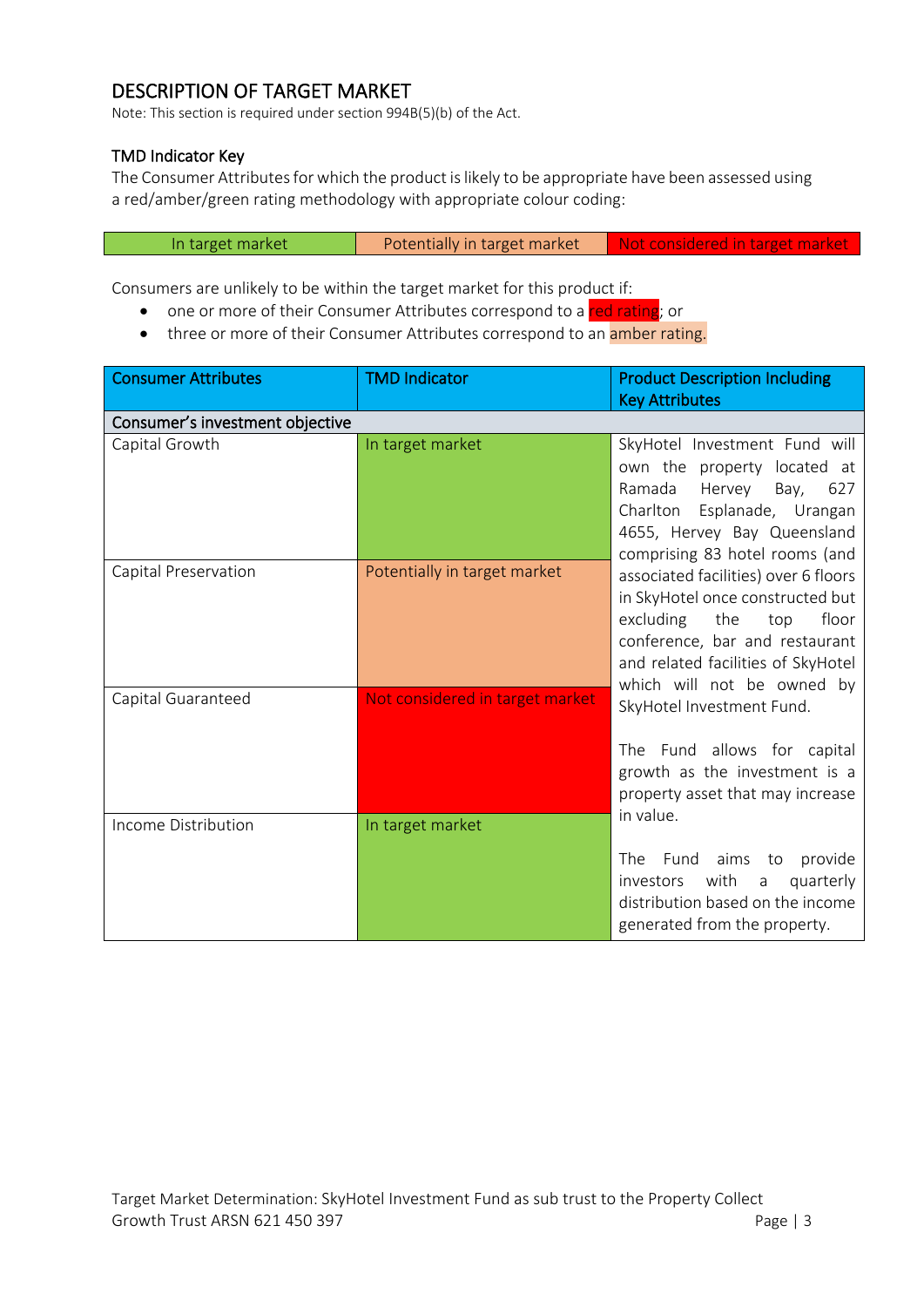| <b>Consumer Attributes</b>                                | <b>TMD Indicator</b>                                            | <b>Product Description Including</b><br><b>Key Attributes</b>                                                                                                                                 |
|-----------------------------------------------------------|-----------------------------------------------------------------|-----------------------------------------------------------------------------------------------------------------------------------------------------------------------------------------------|
| Consumer's intended product use (% of Investable Assets)  |                                                                 |                                                                                                                                                                                               |
| Solution/Standalone (75-100%)                             | Not considered in target market                                 | The Fund offers exposure to a<br>located<br>property<br>asset<br>in.<br>Queensland, with a single tenant.<br>Accordingly, the Fund's portfolio<br>diversification<br>is<br>Low<br>(see        |
| Core Component (25-75%)                                   | Potentially in target market                                    | diversification definitions below).                                                                                                                                                           |
| Satellite/small allocation (<25%)                         | In target market                                                |                                                                                                                                                                                               |
| Consumer's investment timeframe                           |                                                                 |                                                                                                                                                                                               |
| Short ( $\leq$ 2 years)<br>Medium (> 2 years)             | Not considered in target market<br>Potentially in target market | The Fund is developing the<br>property and then holding the<br>property for a proposed term of<br>6 years. The Fund is considered<br>an illiquid investment within the<br>meaning of the Act. |
| Long $(> 5$ years)                                        | In target market                                                | The timeframe for holding an<br>investment in the Fund<br>is i<br>expected to be 6 years.                                                                                                     |
| Consumer's Risk (ability to bear loss) and Return profile |                                                                 |                                                                                                                                                                                               |
| Low                                                       | Not considered in target market                                 | The Fund does hold a real estate<br>asset. The Fund aims to provide                                                                                                                           |
| Medium                                                    | Potentially in target market                                    | quarterly income distributions to                                                                                                                                                             |
| High                                                      | In target market                                                | investors. However, the returns<br>the<br>Fund<br>from<br>are<br>not                                                                                                                          |
| Very High                                                 | In target market                                                | guaranteed albeit the Fund will<br>hold a lease. The Fund is illiquid<br>however units can be sold or<br>transferred at any point in time.                                                    |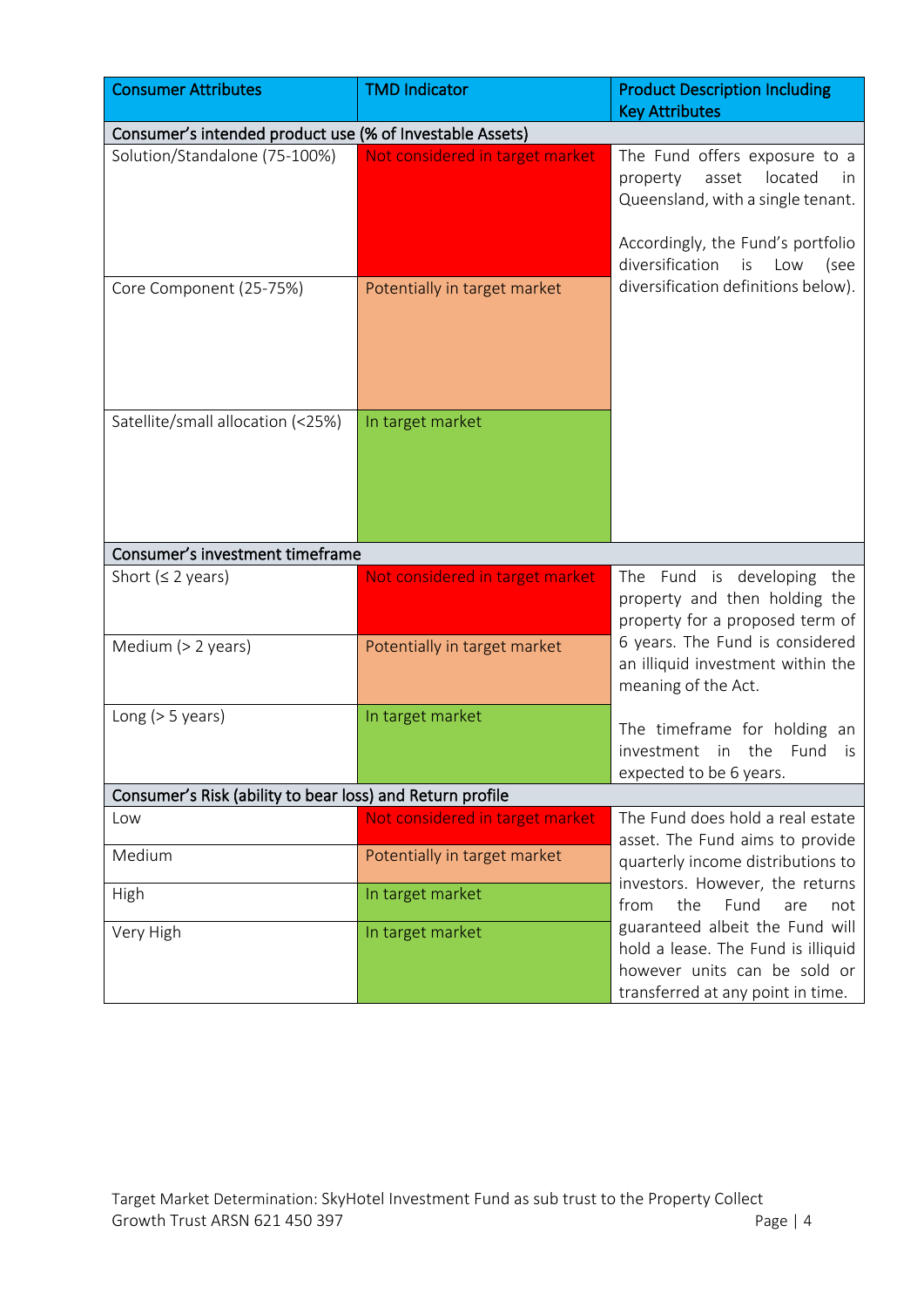| <b>Consumer Attributes</b>             | <b>TMD Indicator</b>            | <b>Product Description Including</b><br><b>Key Attributes</b>                                                                                                                                                                                                                                       |
|----------------------------------------|---------------------------------|-----------------------------------------------------------------------------------------------------------------------------------------------------------------------------------------------------------------------------------------------------------------------------------------------------|
| Consumer's need to withdraw money      |                                 |                                                                                                                                                                                                                                                                                                     |
| Daily, weekly, monthly or<br>quarterly | Not considered in target market | Investments in the Fund are<br>illiquid.                                                                                                                                                                                                                                                            |
| Annually or longer                     | Potentially in target market    | There is no established external<br>secondary market for the sale of                                                                                                                                                                                                                                |
| No need within forecast 6 years        | In target market                | units in the Fund. However,<br>investors may arrange for their<br>own private sale of units with the<br>approval of the Issuer. There is<br>no right for investors to require<br>their units to be purchased either<br>by the Issuer or by any other<br>person, or to have their units<br>redeemed. |

## APPROPRIATENESS

Note: This section is required under RG 274.64–66.

The Issuer has assessed the product and formed the view that the product, including its key attributes, is likely to be consistent with the likely objectives, financial situation and needs of consumers in the target market as described above, as the features of this product outlined in Column 3 (Product Description Including Key Attributes) of the tables above are likely to be suitable for consumers with the attributes identified with a green TMD Indicator in Column 2.

## DISTRIBUTION CONDITIONS/RESTRICTIONS

Note: This section is required under section 994B(5)(c) of the Act.

| <b>Distribution Condition</b>                    | <b>Distribution Condition Rationale</b>          |
|--------------------------------------------------|--------------------------------------------------|
| Only suitable for distribution through specified | Issuer considers that the distribution<br>The T  |
| $distributor -$                                  | conditions will make it more likely that the     |
| Novus Capital Limited                            | investors who acquire the Fund are in the target |
| Collective Wealth Capital Pty Ltd                | market.                                          |
| PrimaryMarkets Limited                           |                                                  |
| <b>Financial Planners</b>                        |                                                  |
| Accountants                                      |                                                  |

| <b>Review Triggers</b>                                                                               |
|------------------------------------------------------------------------------------------------------|
| Note: This section is required under section 994B(5)(d) of the Act.                                  |
| Material change to key attributes, fund investment objective and/or fees.                            |
| Material deviation from benchmark / objective over sustained period.                                 |
| Change in the Application Price or, when available. Withdrawal Price for Units from \$1.00 per Unit. |
| Key attributes have not performed as disclosed by a material degree and for a material period.       |
| Determination by the issuer of an ASIC reportable Significant Dealing.                               |
| Material or unexpectedly high number of complaints (as defined in section 994A(1) of the Act) about  |
| the product or distribution of the product.                                                          |
| The use of Product Intervention Powers, regulator orders or directions that affects the product      |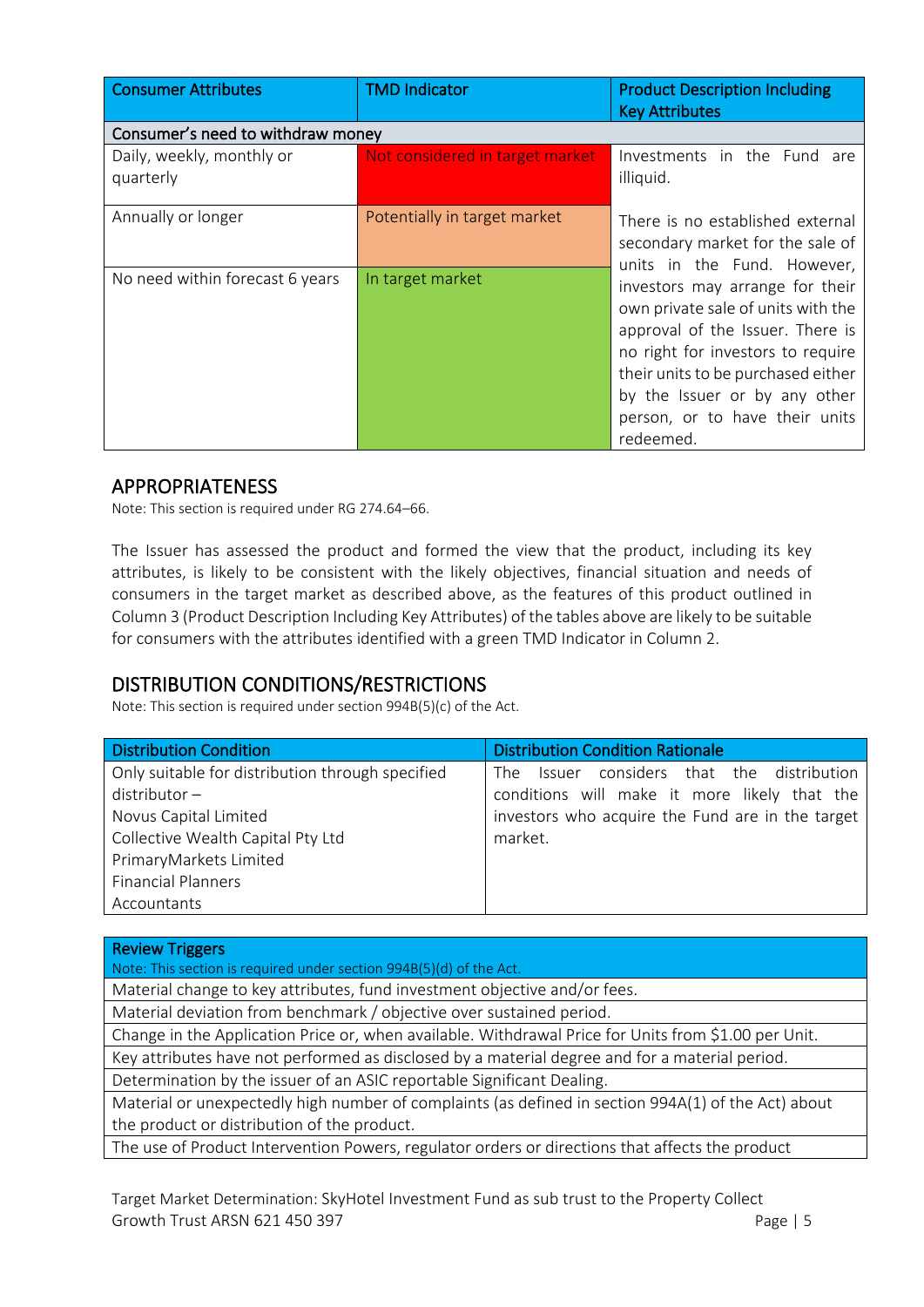| <b>Mandatory Review Periods</b>                                             |                                                     |
|-----------------------------------------------------------------------------|-----------------------------------------------------|
| Note: This section is required under section 994B(5)(e) and (f) of the Act. |                                                     |
| Review Period                                                               | Maximum period for review                           |
| Initial review                                                              | 1 vear                                              |
| Subsequent review                                                           | At least once every year since the date of the last |
|                                                                             | review of the TMD (for whatever reason).            |

| <b>Distributor Reporting Requirements</b><br>Note: This section is required under section 994B(5)(g) and (h) of the Act.                                                                                                                        |                                                                                                                                |                                                                                                                                  |
|-------------------------------------------------------------------------------------------------------------------------------------------------------------------------------------------------------------------------------------------------|--------------------------------------------------------------------------------------------------------------------------------|----------------------------------------------------------------------------------------------------------------------------------|
| Reporting requirement                                                                                                                                                                                                                           | Reporting period                                                                                                               | Which distributors this<br>requirement applies to                                                                                |
| Complaints (as defined in section<br>994A(1) of the Act) relating to the<br>product<br>product<br>design,<br>availability and distribution. The<br>distributor should provide all the<br>content of the complaint, having<br>regard to privacy. | Within<br>10<br>business<br>days<br>of<br>following<br>calendar<br>end<br>quarter.                                             | Novus Capital Limited<br>Collective Wealth Capital Pty Ltd<br>PrimaryMarkets Limited<br><b>Financial Planners</b><br>Accountants |
| Significant dealing outside of<br>target market, under s994F(6) of<br>the Act. See Definitions for<br>further detail.                                                                                                                           | As soon as practicable but no<br>later than 10 business days after<br>distributor becomes aware of the<br>significant dealing. | Novus Capital Limited<br>Collective Wealth Capital Pty Ltd<br>PrimaryMarkets Limited<br><b>Financial Planners</b><br>Accountants |
| To the extent a distributor is<br>dealings outside<br>the<br>aware.<br>target market, including reason<br>why acquisition is outside of<br>market, and whether<br>target<br>under<br>acquisition<br>occurred<br>personal advice.                | Within<br>10<br>business<br>days<br>of<br>following<br>calendar<br>end<br>quarter.                                             |                                                                                                                                  |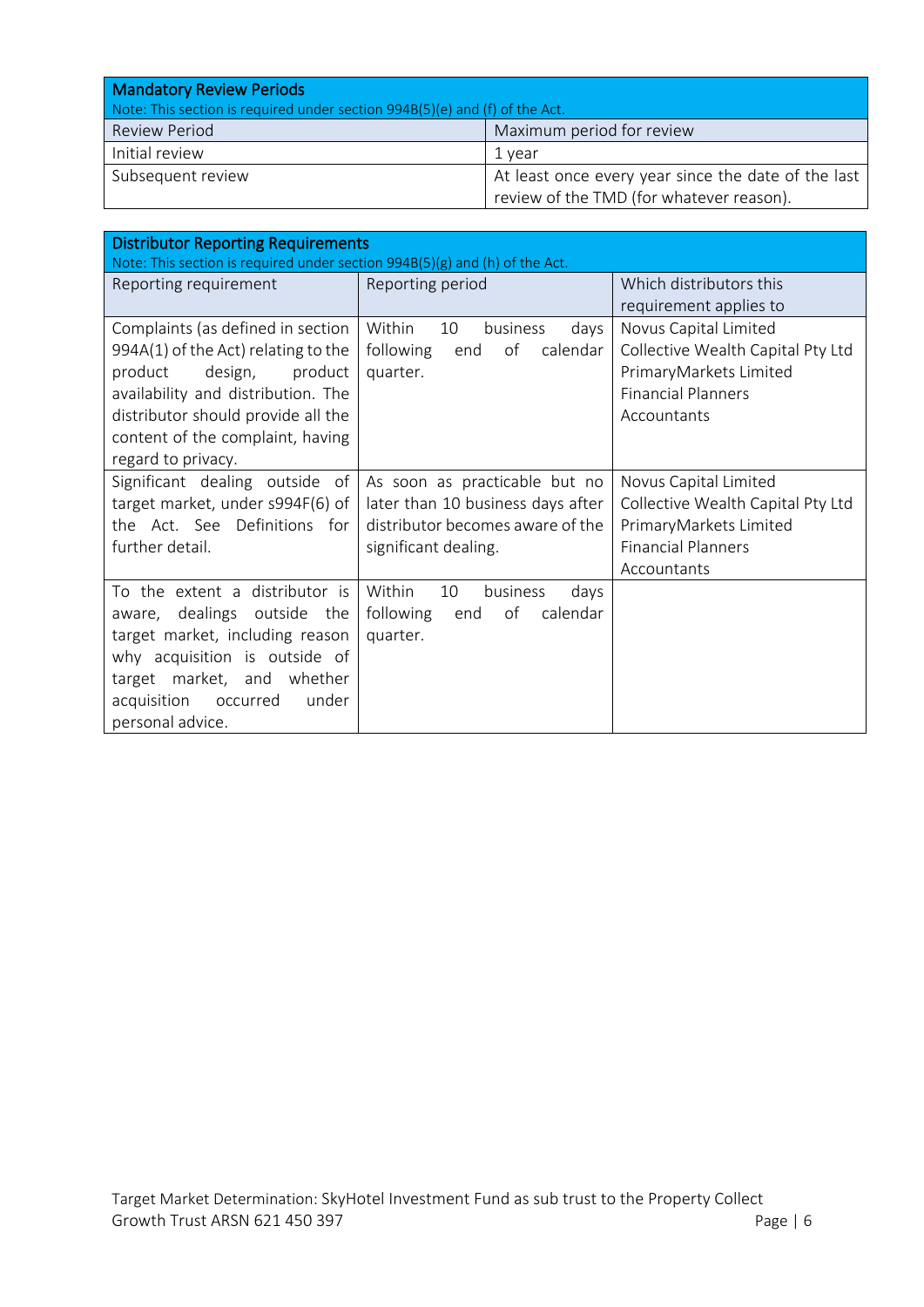## **DEFINITIONS**

| <b>Term</b>                                              | <b>Definition</b>                                                                                  |  |
|----------------------------------------------------------|----------------------------------------------------------------------------------------------------|--|
| Consumer's investment objective                          |                                                                                                    |  |
| Capital Growth                                           | The consumer seeks to invest in a product designed to generate                                     |  |
|                                                          | capital return. The consumer prefers exposure to growth assets (such                               |  |
|                                                          | as shares or property) or otherwise seeks an investment return above                               |  |
|                                                          | the current inflation rate.                                                                        |  |
| Capital Preservation                                     | The consumer seeks to invest in a product to reduce volatility and                                 |  |
|                                                          | minimise loss in a market down-turn. The consumer prefers exposure                                 |  |
|                                                          | to defensive assets (such as cash or fixed income securities) that are                             |  |
|                                                          | generally lower in risk and less volatile than growth investments.                                 |  |
| Capital Guaranteed                                       | The consumer seeks a guarantee or protection against capital loss                                  |  |
|                                                          | whilst still seeking the potential for capital growth (typically gained                            |  |
|                                                          | through a derivative arrangement). The consumer would likely                                       |  |
|                                                          | understand the complexities,                                                                       |  |
| Income Distribution                                      | The consumer seeks to invest in a product designed to distribute                                   |  |
|                                                          | regular and/or tax-effective income. The consumer prefers exposure                                 |  |
|                                                          | to income-generating assets (typically, high dividend-yielding equities,                           |  |
|                                                          | fixed income securities and money market instruments).                                             |  |
| Consumer's intended product use (% of Investable Assets) |                                                                                                    |  |
| Solution/Standalone (75-                                 | The consumer intends to hold the investment as either a part or the                                |  |
| 100%)                                                    | majority (up to 100%) of their total investable assets (see definition                             |  |
|                                                          | below). The consumer typically prefers exposure to a product with at                               |  |
|                                                          | least High portfolio diversification (see definitions below).                                      |  |
| Core Component (25-75%)                                  | The consumer intends to hold the investment as a major component,                                  |  |
|                                                          | up to 75%, of their total investable assets (see definition below). The                            |  |
|                                                          | consumer typically prefers exposure to a product with at least                                     |  |
|                                                          | Medium portfolio diversification (see definitions below).                                          |  |
| Satellite (<25%)                                         | The consumer intends to hold the investment as a smaller part of their                             |  |
|                                                          | total portfolio, as an indication it would be suitable for up to 25% of                            |  |
|                                                          | the total investable assets (see definition below). The consumer is                                |  |
|                                                          | likely to be comfortable with exposure to a product with Low portfolio                             |  |
|                                                          | diversification (see definitions below).                                                           |  |
| Investable Assets                                        | Those assets that the investor has available for investment, excluding                             |  |
|                                                          | the residential home.                                                                              |  |
|                                                          | Portfolio diversification (for completing the key product attribute section of consumer's intended |  |
| product use)                                             |                                                                                                    |  |
| Low                                                      | Single asset class, single country, low or moderate holdings of                                    |  |
|                                                          | securities - e.g. high conviction Aussie equities.                                                 |  |
| Medium                                                   | 1-2 asset classes, single country, broad exposure within asset class,                              |  |
|                                                          | e.g. Aussie equities "All Ords".                                                                   |  |
| High                                                     | Highly diversified across either asset classes, countries or investment                            |  |
|                                                          | managers, e.g. Australian multi-manager balanced fund or global                                    |  |
|                                                          | multi-asset product (or global equities).                                                          |  |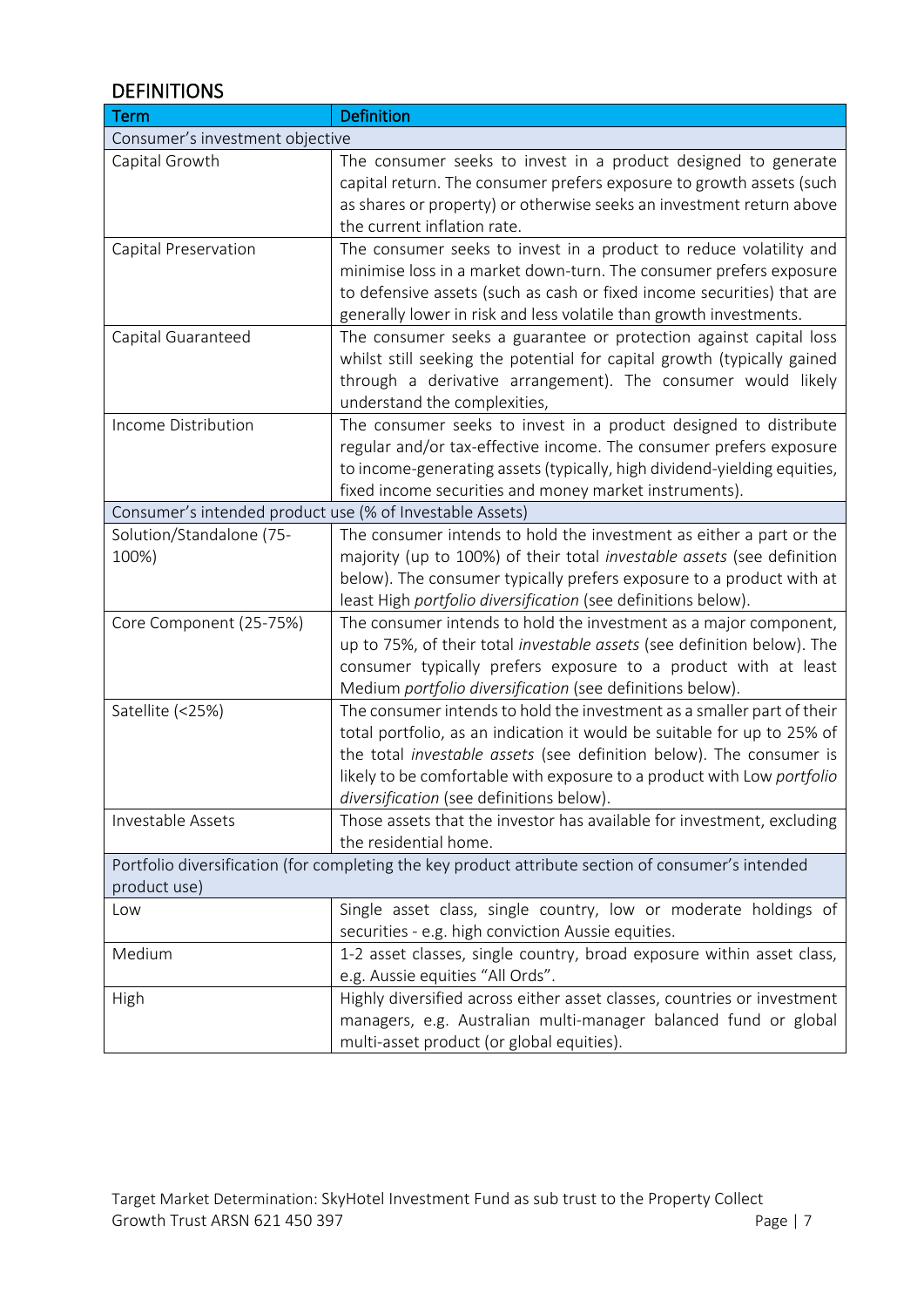| Term                                                      | <b>Definition</b>                                                                                                                                                        |
|-----------------------------------------------------------|--------------------------------------------------------------------------------------------------------------------------------------------------------------------------|
| Consumer's intended investment timeframe                  |                                                                                                                                                                          |
| Short ( $\leq$ 2 years)                                   | The consumer has a short investment timeframe and may wish to                                                                                                            |
|                                                           | redeem within two years.                                                                                                                                                 |
| Medium (2-5 years)                                        | The consumer has a medium investment timeframe and is unlikely to                                                                                                        |
|                                                           | redeem within two to five years.                                                                                                                                         |
| Long $(> 5$ years)                                        | The consumer has a long investment timeframe and is unlikely to                                                                                                          |
|                                                           | redeem within five years.                                                                                                                                                |
| Consumer's Risk (ability to bear loss) and Return profile |                                                                                                                                                                          |
| Low                                                       | The consumer is conservative or low risk in nature, seeks to minimise                                                                                                    |
|                                                           | potential losses (e.g. has the ability to bear up to 1 negative return over                                                                                              |
|                                                           | a 20 year period and is comfortable with a low target return profile.                                                                                                    |
|                                                           |                                                                                                                                                                          |
|                                                           | The consumer typically prefers defensive assets such as cash and fixed                                                                                                   |
|                                                           | income.                                                                                                                                                                  |
| Medium                                                    | The consumer is moderate or medium risk in nature, seeking to                                                                                                            |
|                                                           | minimise potential losses (e.g. has the ability to bear up to 4 negative                                                                                                 |
|                                                           | returns over a 20 year period) and comfortable with a moderate target                                                                                                    |
|                                                           | return profile.                                                                                                                                                          |
|                                                           |                                                                                                                                                                          |
|                                                           | The consumer typically prefers a balance of growth assets such as<br>shares, property and alternative assets and defensive assets such as                                |
|                                                           | cash and fixed income.                                                                                                                                                   |
| High                                                      | The consumer is higher risk in nature and can accept higher potential                                                                                                    |
|                                                           | losses (e.g. has the ability to bear up to 6 negative returns over a 20                                                                                                  |
|                                                           | year period) in order to target a higher target return profile.                                                                                                          |
|                                                           |                                                                                                                                                                          |
|                                                           | The consumer typically prefers predominantly growth assets such as                                                                                                       |
|                                                           | shares, property and alternative assets with only a smaller or moderate                                                                                                  |
|                                                           | holding in defensive assets such as cash and fixed income.                                                                                                               |
| Very High                                                 | The consumer has a more aggressive or very high risk appetite, seeks to                                                                                                  |
|                                                           | maximise returns and can accept higher potential losses (e.g. has the                                                                                                    |
|                                                           | ability to bear 6 or more negative returns over a 20 year period and                                                                                                     |
|                                                           | possibly other risk factors, such as leverage).                                                                                                                          |
|                                                           |                                                                                                                                                                          |
|                                                           | The consumer typically prefers growth assets such as shares, property                                                                                                    |
|                                                           | and alternative assets.                                                                                                                                                  |
| Consumer's need to withdraw money                         |                                                                                                                                                                          |
|                                                           | Issuers should consider in the first instance the redemption request frequency under ordinary                                                                            |
|                                                           | circumstances. However, the redemption request frequency is not the only consideration when                                                                              |
|                                                           | determining the ability to meet the investor's requirement to access capital. To the extent that the                                                                     |
|                                                           | liquidity of the underlying investments or possible liquidity constraints (e.g. ability to stagger or delay                                                              |
| Daily/Weekly/Monthly/                                     | redemptions) could impact this, this is to be taken into consideration in completing this section.<br>The consumer seeks to invest in a product which permits redemption |
| Quarterly/Annually or longer                              | requests at this frequency under ordinary circumstances and the issuer                                                                                                   |
|                                                           | is typically able to meet that request within a reasonable period.                                                                                                       |
|                                                           |                                                                                                                                                                          |